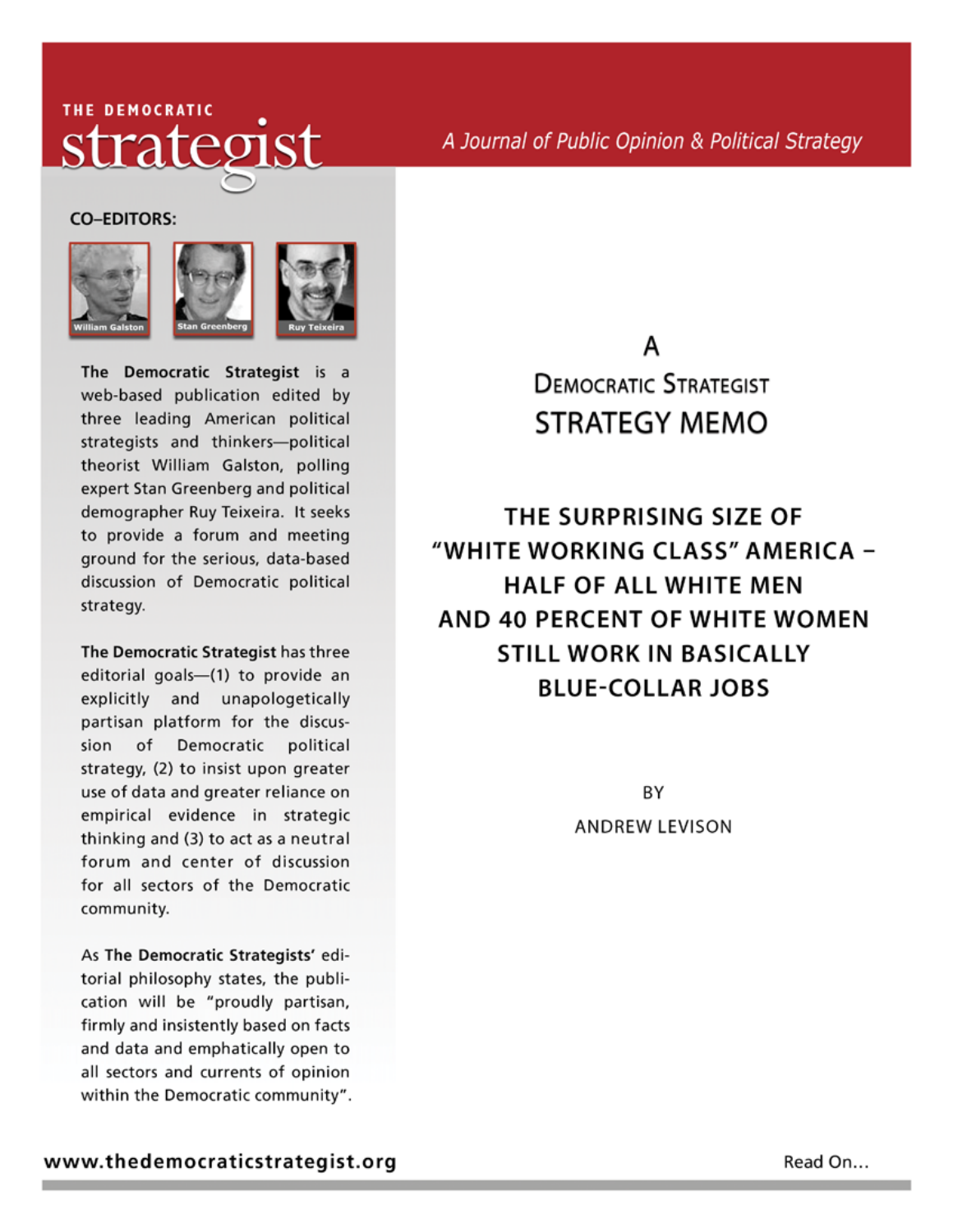## **THE DEMOCRATIC** strategi

#### **A TDS Strategy Memo:**

### **The Surprising Size of "White Working Class" America – Half of all White Men and 40 Percent of White Women Still Work in Basically Blue-Collar Jobs**

#### *By Andrew Levison*

In the last two weeks an energetic argument about voting trends among white "working class" voters and the right way to properly define the group itself has mushroomed across the pages of the *New York Times, the U.K. Guardian, The New Republic, The Washington Monthly* and a variety of other political journals. The debate is intense and of critical importance because as the 2012 election nears it has become clear that the "base" voters of the Obama coalition youth, minorities, single women, educated professionals and others are not by themselves sufficient to insure his re-election. By most calculations Obama must win somewhere close to 40% of white "working class" voters (defined as those with less than a four year college degree) in order to win the election. Right now Obama's support in this group hovers in the low to mid-thirties.

As Tom Edsall noted in a round-up article in the *[New York Times](http://campaignstops.blogs.nytimes.com/2012/06/25/white-working-chaos/):* 1

Political analysts, journalists and academics are fighting over white working-class voters—over how to define them and what their political significance is. Part of the reason for the furious tone of the argument is that this is an issue of central importance in American politics. And it's not just crucial for the presidential election: understanding what the white working class is and where it is going is fundamental if we want to understand where the country is going…

…Part of the problem is that different people mean different things when they are talking about the working class. Is this cohort made up of those without college degrees; those in the bottom third of the income distribution; or those in occupations described by the federal government as "blue-collar"?

The most careful and systematic recent analysis of how to best define the white working class was presented by [Ruy Teixeira and Alan Abramowitz in a 2008 Brookings Institution study](http://www.brookings.edu/~/media/research/files/papers/2008/4/demographics%20teixeira/04_demographics_teixeira.pdf). 2 Teixeira and Abramowitz carefully compared the advantages and disadvantages of each of the approaches above and developed a sophisticated composite index that made use of all three forms of data.

In that same analysis, however, Teixeira and Abramowitz also noted that for several very practical reasons most polling companies, political strategists and media commentators today accept education rather than occupation or income as the best single way to define the term "working class."

*Andrew Levison is the author of two books and numerous articles on the politics and sociology of working class Americans.*

1 <http://campaignstops.blogs.nytimes.com/2012/06/25/white>-working-chaos/ 2 [http://www.brookings.edu/~/media/research/files/papers/2008/4/demographics%](http://www.brookings.edu/~/media/research/files/papers/2008/4/demographics)20teixeira[/04\\_demographics\\_](04_demographics_teixeira.pdf) [teixeira.pdf](04_demographics_teixeira.pdf)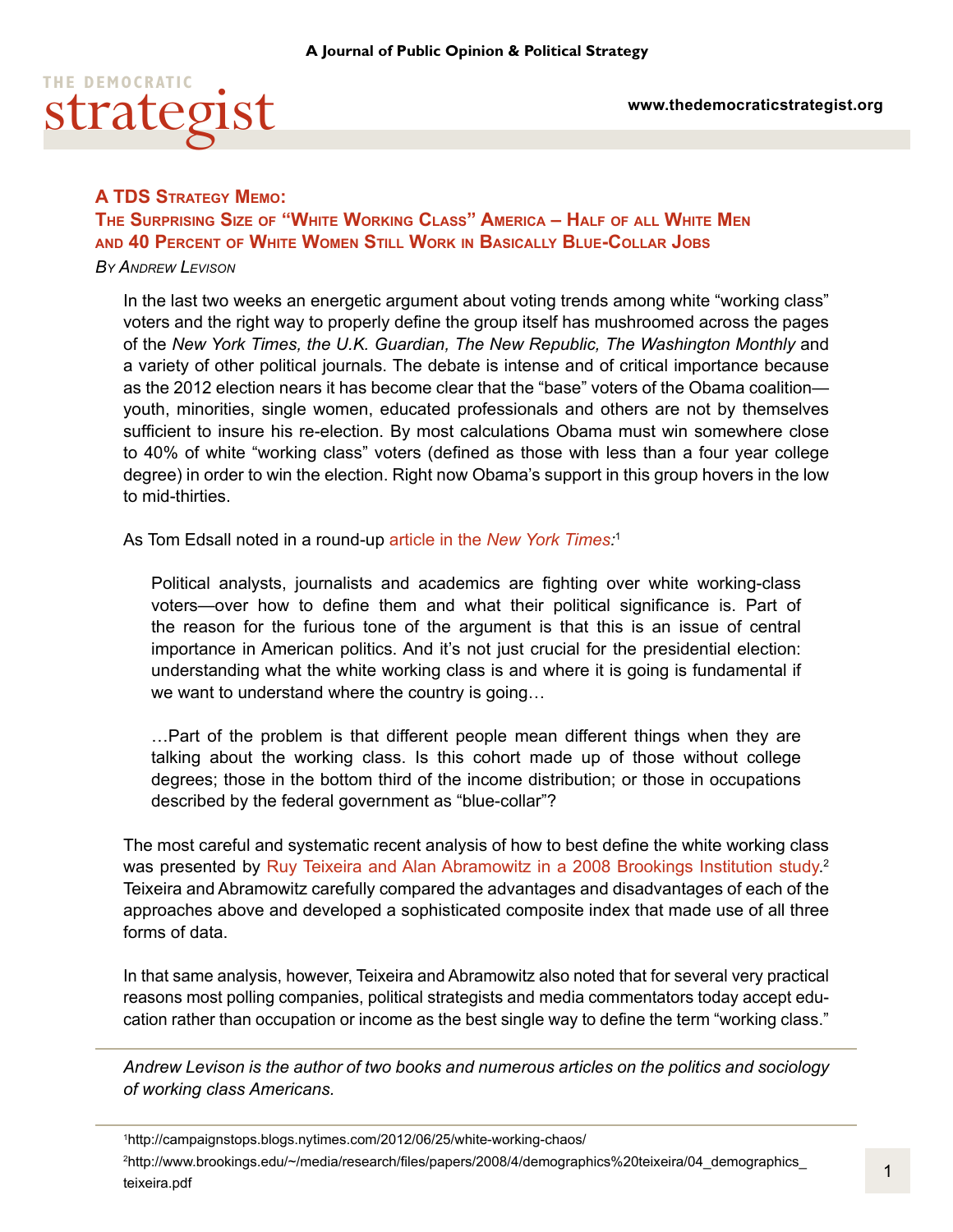On the one hand, although the traditional conception of the term "working class" and most people's mental image of working class individuals has historically been based on occupation, collecting useful data in this area presents serious practical problems. When polling companies call people on the telephone, getting them to provide clear, unambiguous definitions of their specific job and occupation is often extremely difficult and accurately categorizing those responses into broad categories like "blue collar" versus "white collar" frequently presents problems. In contrast, asking a person about the highest level of education he or she has obtained is generally straightforward.

The alternative approach of defining "working class" simply in terms of income level produces even greater complications. Low income individuals include all sorts of people—the retired, students, homemakers, the chronically ill or disabled and others who are not working at all and the group is simply not what political analysts and commentators really mean to refer to when they use the term "white working class." The inescapable fact is that "lower income" people and "working class" people are actually very distinct sociological categories.

While it avoids these problems, using education to define the term working class does, however, also have its own downside. While, as we will see, education and occupation do indeed substantially overlap, they are not identical. When commentators use the term "the white working class" they are generally visualizing blue collar or other essentially physical or manual workers—a group that has very distinct social and cultural characteristics—rather than the more sociologically amorphous and hard to visualize social category of "less educated" individuals. In most people's experience, blue collar and other basically manual workers are significantly different from white collar office workers, sales workers or technical workers who happen to have less than a four-year college degree and it is the former group rather than the latter that people generally associate with the term "working class."

#### **The Disappearing Working Class**

In fact, there is a deep and unacknowledged political schizophrenia in American public attitudes toward the traditional, "blue collar" white working class. In the three or four months before elections journalists head to Ohio and Pennsylvania and send back reports from the blue collar diners, bowling alleys and pot-luck dinners in working class neighborhoods in those states because it is universally agreed that they are key battlegrounds in the elections. Other reporters go on the road and file dispatches from NASCAR races, tractor pulls, country music concerts and other parts of red state America to sample the mood of the other, "real" U.S.A. For a few weeks the papers and TV news programs are filled with images of the white working class—the America of weather-beaten, wood-siding houses with metal swing sets and cars with chipped and faded paint in the front yard, the America of deer hunters, roadside churches, Ford and Chevy trucks hauling john boats and off- road motorbikes to state parks on weekends and crowded bars that play commercial country music and show mixed martial arts on their TV's. This world suddenly becomes visible because it is recognized that this is where the election will be decided.

But then, two or three weeks after elections are over, the white working class suddenly disappears. Commentators quickly revert to describing America as a block of socially homogenous "middle class" voters while the profound social chasm that exists within the white electorate is completely ignored. Whites, other than pro-Democratic professionals,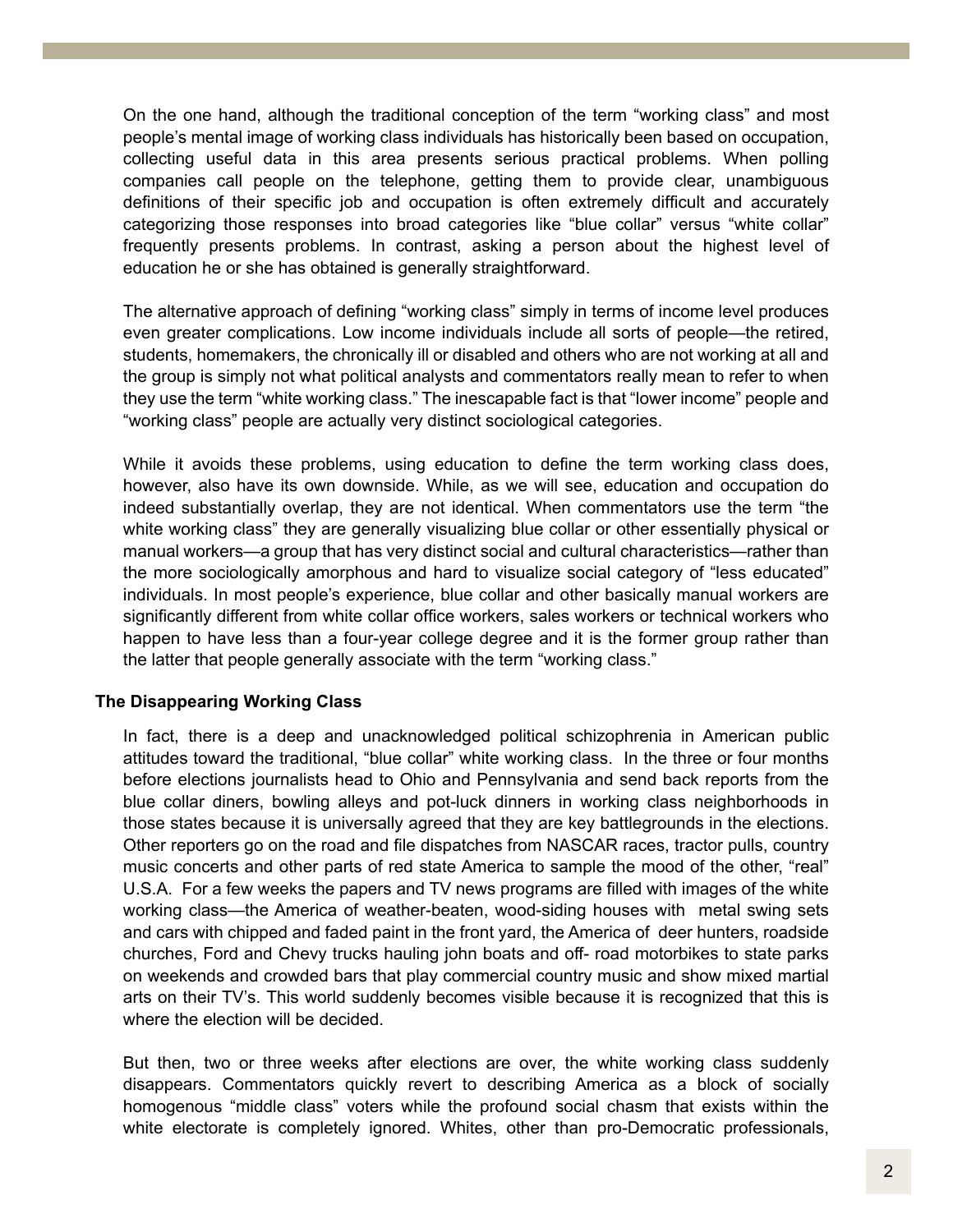are routinely analyzed as rural or suburban rather than urban, red state rather than blue state and old rather than young. But they are rarely if ever distinguished as blue collar versus white collar

Underlying this lack of attention to white working class Americans is the powerful image of the "modern digital economy"—the deeply rooted conviction that in the knowledge-based, post-industrial world traditional blue collar workers simply can't be very important—politically or sociologically. This is reflected in the major clichés and buzzwords of modern political commentary. In the 1990's images of a new white-collar electorate became popular—the famous "soccer moms", "office park dads" and "wired workers". More recently the "new working class"—"pink collar workers" or "waitress moms" among women and low paid, dead-end "lousy jobs" for young men—have also become journalistic clichés.

But traditional blue collar workers do not have a current cliché of their own. The 1950's era image of the "average Joe" or "ordinary guy" as a basically decent fellow became transformed into the image of the conservative "Joe six-packs" and "hard hats" in the 1970's. In recent decades the images switched to geography and culture rather than occupation—the gun owning, pickup truck driving "rednecks" and "bubbas" who supported George W. Bush and the religious right. In the 2008 election the most significant—and misleading—images of blue collar workers were both starkly Republican—"Joe the Plumber" and Todd Palin.

#### **The Working Class Includes More Than Just Industrial Workers**

The basis for this relative disinterest in the traditional white working class is the notion that it represents a rapidly shrinking minority of the electorate and society as a whole. Because this decline seems almost self-evident, factual support for the view is usually limited to the presentation of just a few illustrative statistics—the most common being that manufacturing workers declined from 40% of the labor force in 1940 to 10% today.

There is, however, a profound fallacy in this approach. While the demographic assertion about the decline of industrial workers is technically accurate it is also deeply and fundamentally misleading.

The number of manufacturing workers has indeed declined, but "industrial workers" represent only a small sub-set of the larger sociological categories "blue collar" or "working class."

In fact, when one takes the critical step of looking separately at the occupations of white men and white women rather than combining them together and focuses first on the occupations of white men, the striking fact that quickly becomes apparent is that there are still many white workers who are basically blue collar even though they do not work in large factories. They work in sectors other than manufacturing—as auto mechanics, construction workers, warehouse workers, truck drivers, police and firemen. Nor is this a recent phenomenon. Even in the 1950's industrial workers were not the only members of the American working class. Longshoremen, teamsters, construction workers, security guards, night watchmen, janitors, cops, garbage collectors and many others were all part of the broad Democratic conception of "working class" men—the "ordinary guys" or "average Joes" whose support provided the foundation of the new deal coalition.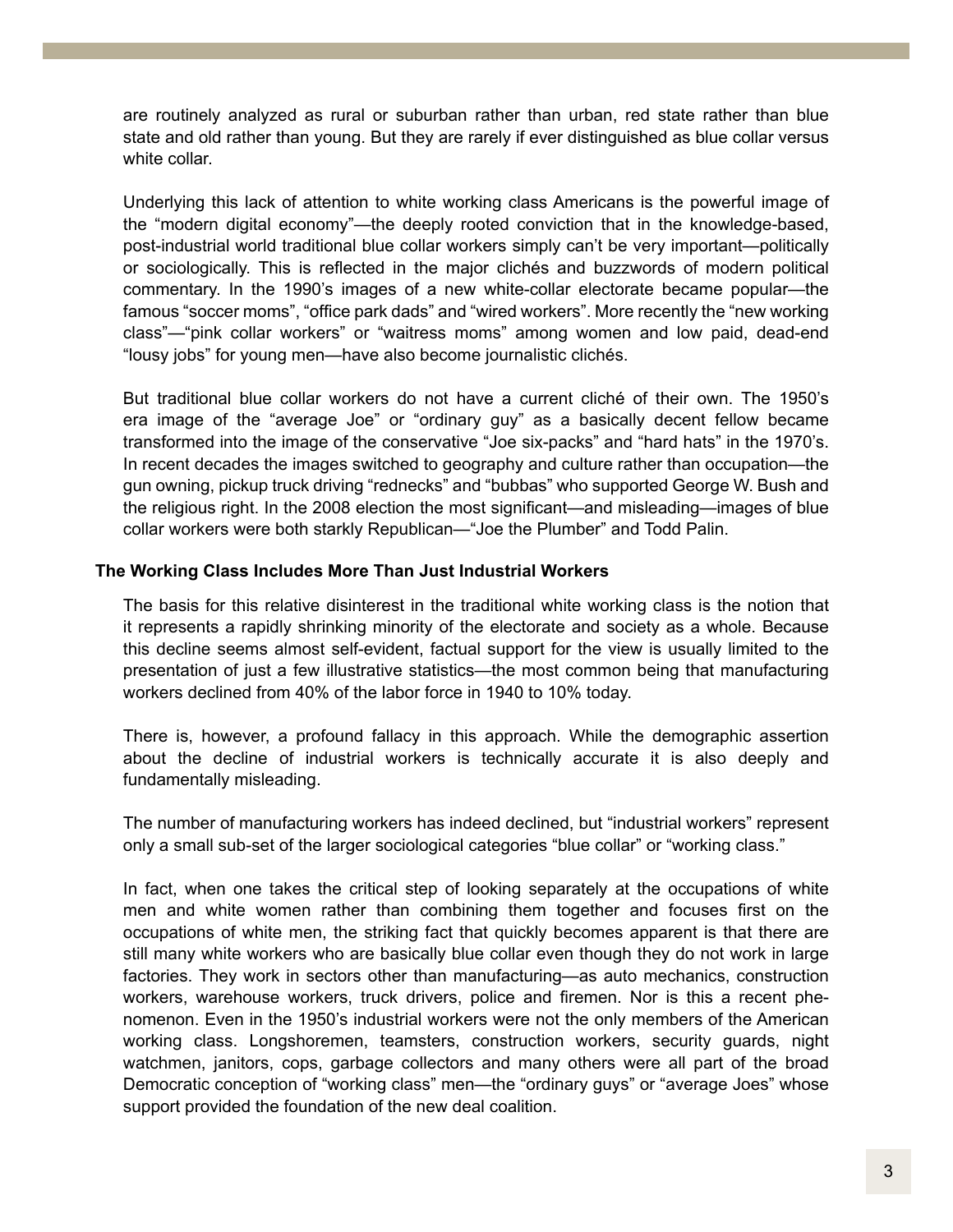But, oddly, in modern political commentary one literally never sees specific calculations of what fraction traditional blue collar workers constitute of the total white male labor force today. In most discussions the combination of the declining industrial work force and the growing white and pink collar "new working class" composed of both men and women is treated as sufficient evidence to logically deduce that white male blue collar workers are no longer a critical political force.

This notion so deeply ingrained in modern political discussion that anyone who flatly asserted that the number of white men who still work in basically physical or routine manual jobs actually represent half of the **white** male labor force in America would be dismissed as simply unfamiliar with the data.

But, in fact, if one looks carefully at the detailed Bureau of Labor Statistics (BLS) tables that list the number of white men who work in some 300 major occupational categories (which includes those "not elsewhere classified", making it effectively include all white male workers) this is precisely what one finds. Almost exactly half of the white male labor force works in occupations that most political observers, commentators and ordinary voters would quickly and confidently define as basically "blue collar" or manual rather than "white collar."

#### **Blue Collas Versus White Collar**

Let us look first at white men and then at white women. Here is a chart that divides the number of white male workers in the major occupations that are tracked by the Bureau of Labor Statistics into the two basic categories "blue collar" and "white collar."

| Occupations of white male workers - 2007                                                                                        |        |       |  |
|---------------------------------------------------------------------------------------------------------------------------------|--------|-------|--|
| <b>Total Employed</b><br>(in thousands)                                                                                         | 62,461 |       |  |
| <b>White Collar Occupations</b>                                                                                                 | 31,086 | 49.8% |  |
| Managers/ Executives/Professionals                                                                                              | 21,907 |       |  |
| Sales/Clerical / Office Workers                                                                                                 | 9,178  |       |  |
| <b>Lower Level</b><br><b>Supervisors/Foremen</b><br>(Note: not included in either blue or white<br>collar categories. See text) | 2,826  |       |  |
| <b>Blue Collar /Working Class</b><br><b>Occupations</b>                                                                         | 31,376 | 50.2% |  |
| Traditional Blue Collar Workers                                                                                                 | 22,722 |       |  |
| <b>Blue Collar Service Workers</b>                                                                                              | 6,943  |       |  |
| <b>Blue Collar Clerical Workers</b>                                                                                             | 1,711  |       |  |

*(Note: in this chart the "traditional blue collar" category includes the two BLS top-level categories "production, transportation and material moving" and "Natural Resources, construction and maintenance." These contain essentially the same set of occupations as the three traditional post-war BLS categories "craftsmen" "operatives" and "laborers".)*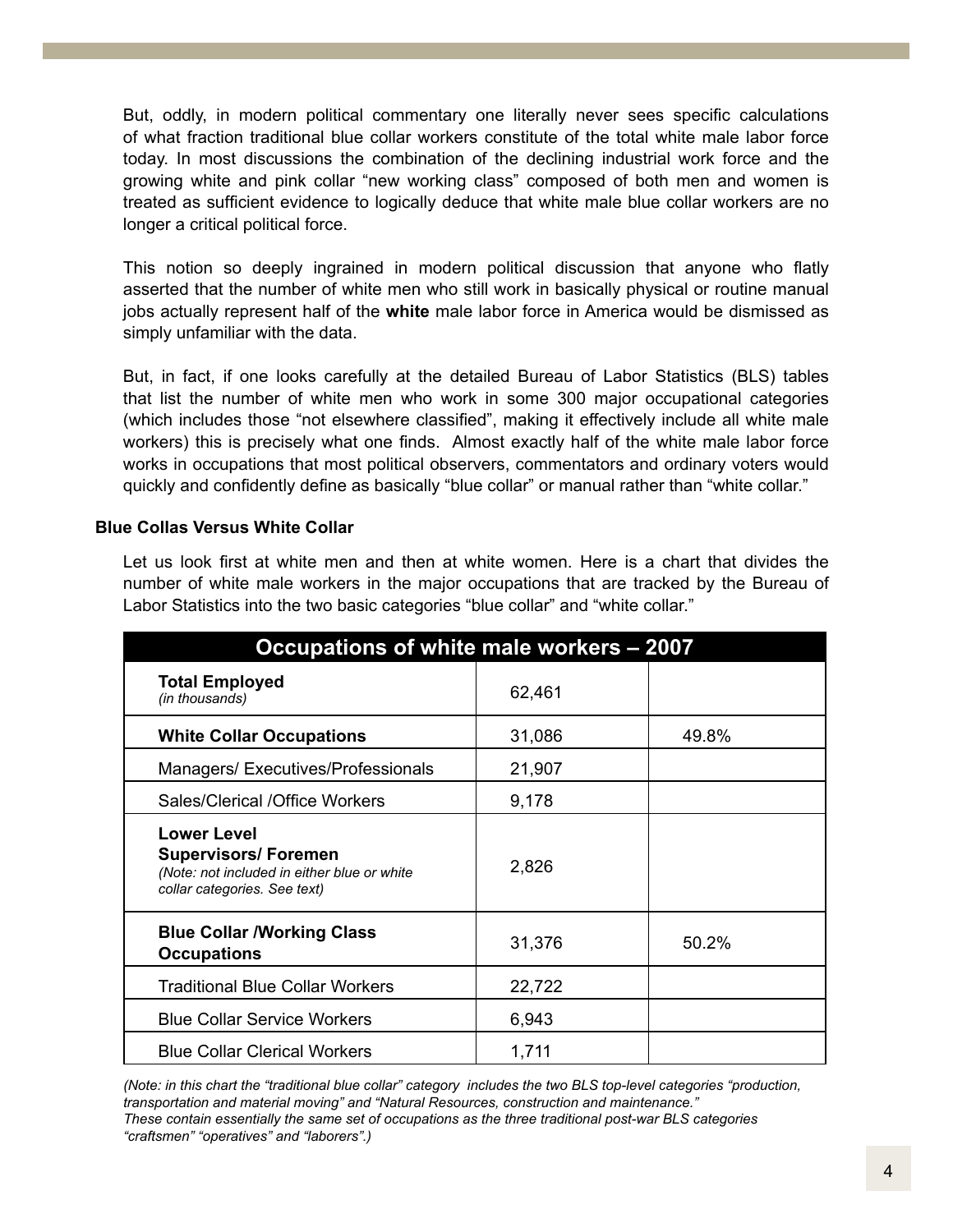People who are familiar with the occupational categories used by the Bureau of Labor Statistics will note that—unlike the chart above—BLS statistics do not separate out the blue collar workers in the "service" and "sales, clerical and office" categories from the white collar or pink collar workers in those same two categories. The reason is that the BLS categorization schemes are not designed to quantify the political and sociological categories "blue collar" and "white collar" but rather for quite different demographic and commercial purposes.

#### **Specific Occupations**

As a result, it is necessary to look more closely at the list of detailed occupations that lie beneath the broad categories in order to properly estimate the overall numbers of essentially blue collar versus white collar white men. The complete data and explanatory notes are presented at the end of the analysis.

**Traditional Blue Collar Workers** – there are 196 different specific occupations listed in the two BLS categories "Production, Transportation and Materials Moving" and "Natural Resource, Construction and Maintenance." They range from carpenters, construction laborers and iron and steel workers to auto mechanics, heating and air conditioning repairmen, truck drivers, butchers, factory workers, machinists and tool and die makers.

#### **Traditional blue collar workers include:**

#### Manufacturing workers

| • 44,000 electrical and electromechanical assemblers: average weekly earnings  \$622  |  |
|---------------------------------------------------------------------------------------|--|
|                                                                                       |  |
| • 51,000 cutting, punching and press machine operators: average weekly earnings \$637 |  |
| • 1,100,000 Laborers and materials movers: average weekly earnings \$508              |  |
| <b>Transportation workers</b>                                                         |  |
|                                                                                       |  |
|                                                                                       |  |
|                                                                                       |  |
| <b>Construction workers</b>                                                           |  |
|                                                                                       |  |
|                                                                                       |  |

• 680,000 electricians: average weekly earnings ........................................................\$890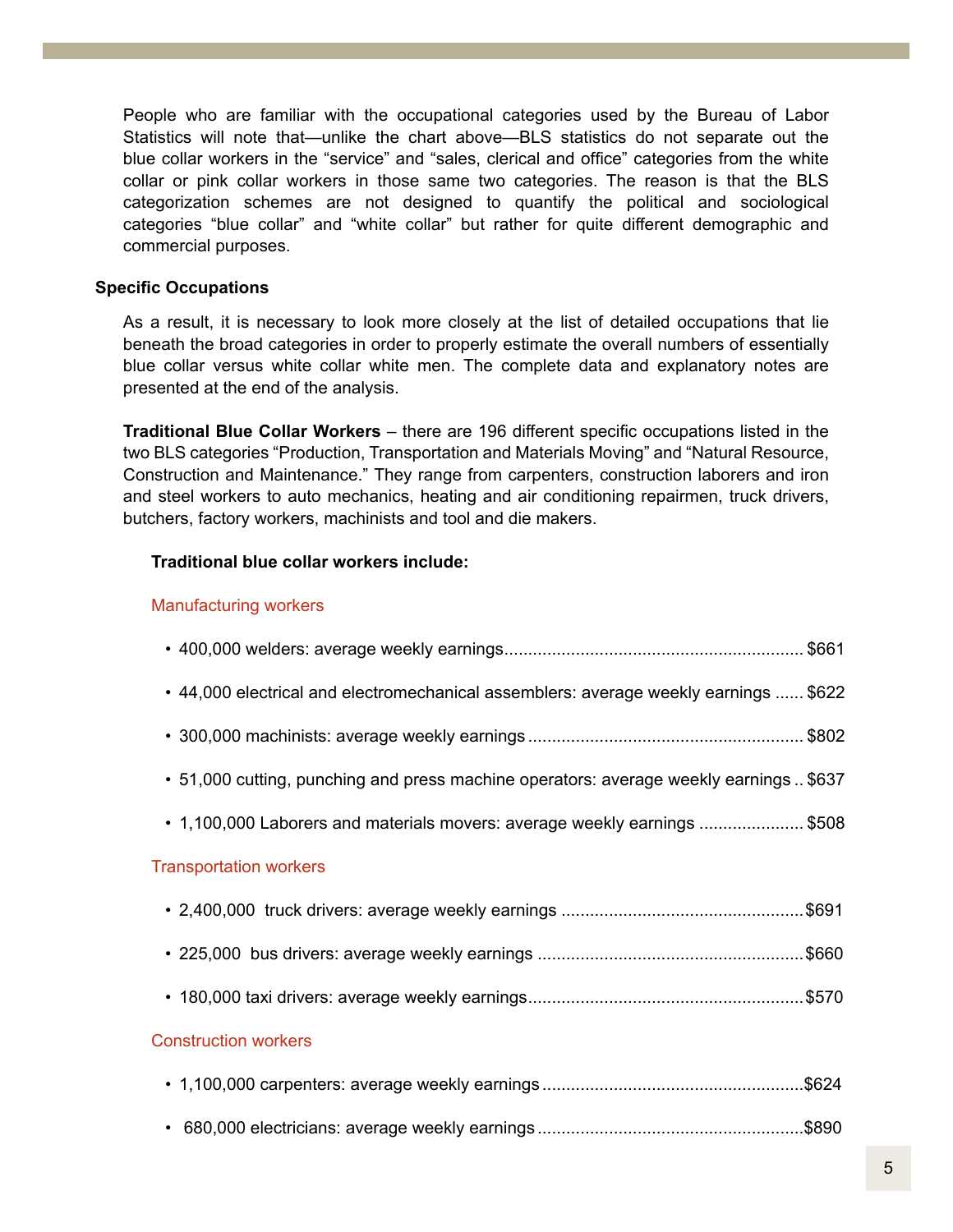#### Mechanics and linemen

- 680,000 auto mechanics: average weekly earnings..................................................\$680
- 340,000 heating and air conditioning mechanics: average weekly earnings.............\$862
- 140,000 phone and cable linemen and installers: average weekly earnings.............\$873

#### Agricultural and logging workers

- 510,000 miscellaneous agricultural workers: average weekly earnings ....................\$415
- 47,000 logging workers: average weekly earnings....................................................\$613

**Blue Collar Service Workers.** There are 46 different occupations listed in this category. For men, it is overwhelmingly blue collar. The largest male occupations in this category include policemen, firemen, guards and prison workers, cooks, waiters, bartenders, and dishwashers, janitors, lawn care, pest control and grounds maintenance workers.

#### **Blue collar service workers include:**

| • 990,000 grounds and landscape workers: average weekly earnings\$433 |  |
|-----------------------------------------------------------------------|--|
|                                                                       |  |

**Blue Collar Clerical/Sales/Office Workers** – Within the clerical, sales and office category there are actually a substantial number of blue collar occupations. The largest blue collar occupations in this category include meter readers, mail carriers, shipping clerks and stock clerks.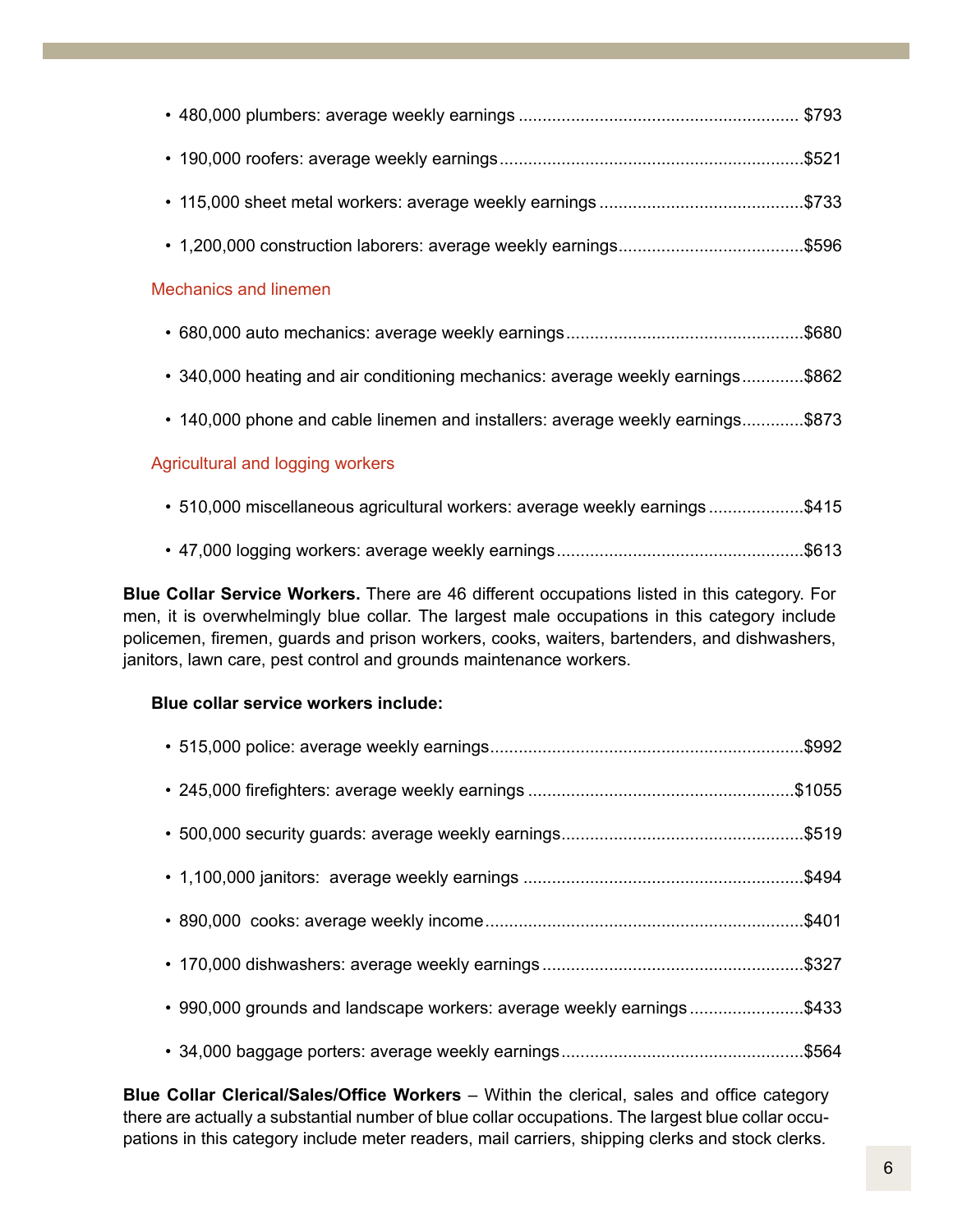#### **Blue collar clerical/sales/office workers include:**

| • 670,000 stock clerks and order fillers: average weekly earnings \$471 |  |
|-------------------------------------------------------------------------|--|

• 260,000 shipping and receiving clerks: average weekly earnings...........................\$553

**Lower-level Foremen and Supervisors** – culturally and politically speaking, lower level foremen and supervisors generally share the blue-collar culture of the men they work with and who are often their friends and neighbors. In traditional industrial sociology, however, they were frequently considered a distinct, socially ambiguous group because they represent management. As a result, in calculating ratios of blue-collar to white collar workers, they were frequently set aside in a special "neither fish nor fowl" category.

If low-level foremen and supervisors are left out of the calculation, the percentage of blue collar and white collar white men in 2007 was almost precisely equal—50.2 to 49.8%. Including lower-level foremen and supervisors as part of the white collar total only increases that total by about 2%.

It is important to note that the economic crisis of 2008 actually eliminated almost 2 million working class jobs between 2007 and 2009, lowering the blue collar proportion of the labor force from 50% to 48%. It is reasonable to assume, however, that a significant number of these working class jobs will eventually return unless America remains in a permanent economic recession.

The basic conclusion is clear. Taken as a whole, the rather startling fact is that somewhere close to 50 percent of white men today are still in basically blue collar jobs.

For many people, this is quite unexpected. With the disappearance of the vast auto and steel plants of the 50's and 60's it became easy to imagine that the large majority of white American men and women had become part of an amorphous white-collar majority. But it simply is not true.

#### **The Earnings of Working Class Men**

It is also worth noting a few facts about these white workers' income. During the 1950's and 1960's the cliché of the "affluent worker" became popular as many commentators noted that some skilled blue-collar workers earned more than many white collar workers. Even today, it is often suggested that blue-collar workers earnings are not really substantially lower than most white collar workers.

The facts, however, show the opposite. While many skilled workers and union workers in fields where they have substantial bargaining power can earn "affluent" incomes, most blue-collar workers earn distinctly less than their white collar counterparts.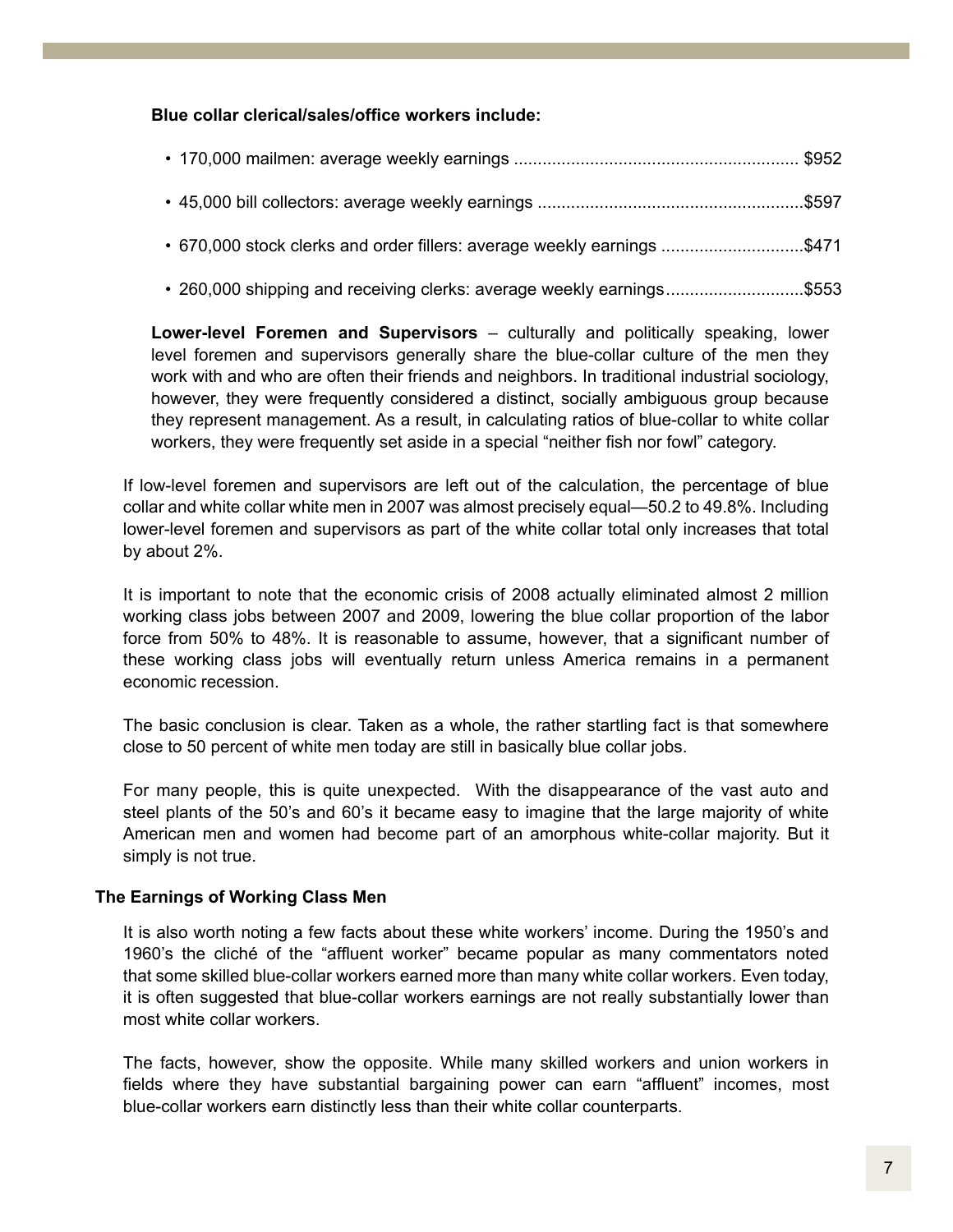| <b>Occupation (men)</b>                         | <b>Median Weekly</b><br><b>Earnings</b> |
|-------------------------------------------------|-----------------------------------------|
| <b>White Collar</b>                             |                                         |
| Management, business and financial              | \$1,388                                 |
| Professional                                    | \$1191                                  |
| Sales and Office                                | \$761                                   |
| <b>Blue Collar</b>                              |                                         |
| Natural Resources, Construction and Maintenance | \$730                                   |
| Production and Transportation                   | \$661                                   |
| Service                                         | \$559                                   |

Every major white collar category makes more than any blue collar category. There are many specific occupations where white and blue collar weekly earnings overlap, but, seen on a larger scale, the pattern is clear.

A second point to note is that weekly earnings for the specific Blue Collar Service and Blue Collar Clerical and Sales occupations presented in the preceding pages provide confirmation that the blue-collar workers in those categories are indeed essentially "working class" rather than "middle class." In most cases they earn less than skilled blue collar workers making them clearly part of the working class in terms of income as well as occupation.

Finally, it is important to note that looking at median weekly earnings provides a much more "down to earth" picture of workers' financial situation than do annual figures. Looking at the weekly figures one can quickly convert them to the familiar hourly rates that Americans encounter in daily life—\$10 or \$12 dollar an hour for laborers or other unskilled workers and \$22-24 dollars an hour for construction and other skilled workers.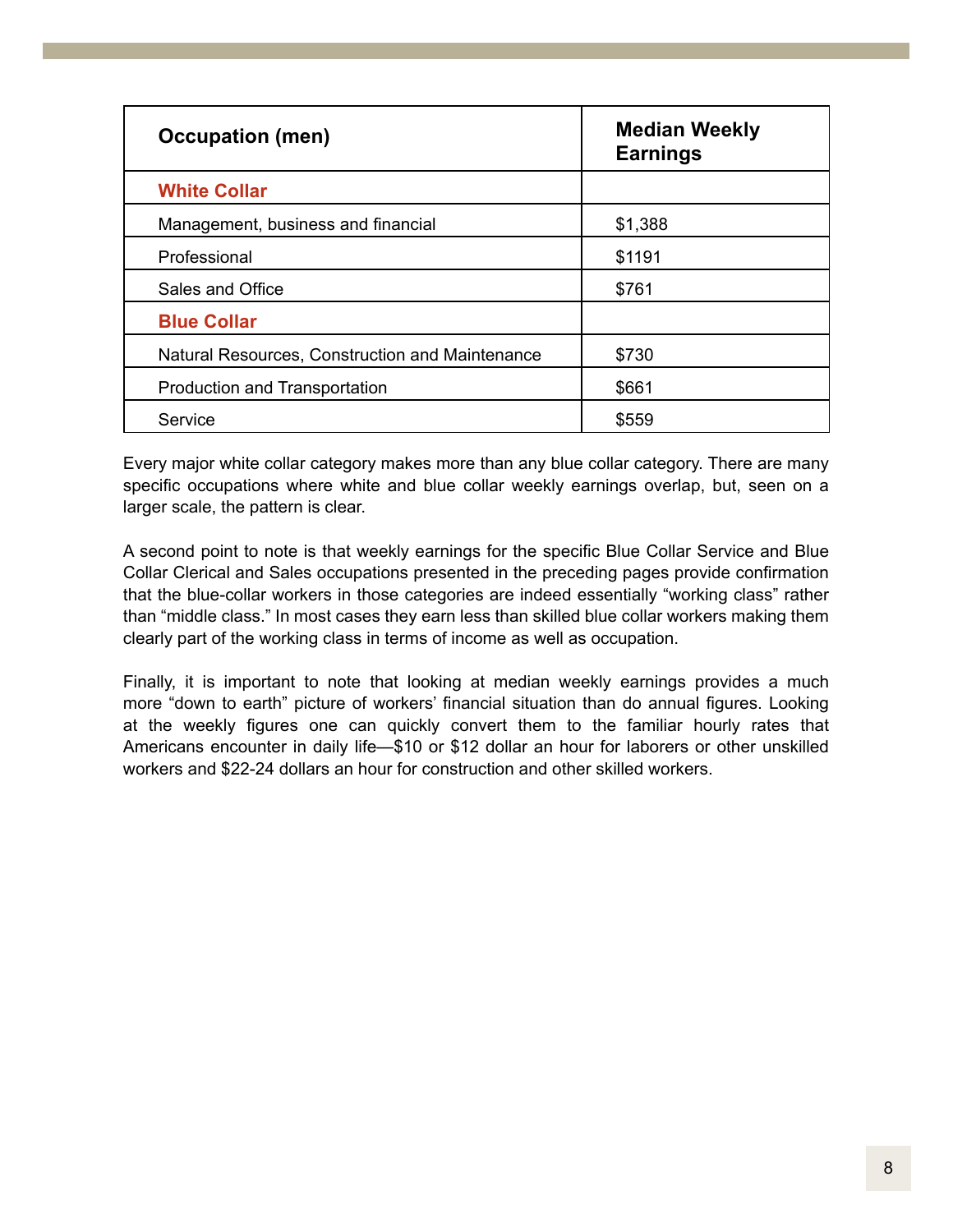#### **The Occupations of Working Class Women**

Now consider the parallel statistics for white women:

| Occupations of white female workers - 2007                                                                                                |        |                                                                                                                                                                                    |  |
|-------------------------------------------------------------------------------------------------------------------------------------------|--------|------------------------------------------------------------------------------------------------------------------------------------------------------------------------------------|--|
| <b>Total Employment</b><br>(In Thousands)                                                                                                 | 53,740 |                                                                                                                                                                                    |  |
| <b>White Collar</b><br><b>Occupations</b>                                                                                                 | 41,218 |                                                                                                                                                                                    |  |
| Managers/ Executives/<br>Professionals                                                                                                    | 23,509 |                                                                                                                                                                                    |  |
| Sales/Clerical/Office<br><b>Workers</b>                                                                                                   | 17,709 | The Working Class total rises to 40% if<br>the female Clerical and Sales category is<br>assumed to actually be split 50/50 between<br>basically blue collar and white collar jobs. |  |
| <b>Lower Level</b><br><b>Supervisors/Foremen</b><br>(Note: not included in either<br>blue collar or white collar<br>categories. See text) | 763    |                                                                                                                                                                                    |  |
| <b>Blue Collar /Working</b><br><b>Class Occupations</b>                                                                                   | 12,522 | 23% in traditional Working Class<br>Occupations for women                                                                                                                          |  |
| <b>Traditional Blue Collar</b><br><b>Workers</b>                                                                                          | 3,445  |                                                                                                                                                                                    |  |
| <b>Blue Collar Service</b><br><b>Workers</b>                                                                                              | 8,016  |                                                                                                                                                                                    |  |
| <b>Blue Collar Clerical</b><br><b>Workers</b>                                                                                             | 1,061  |                                                                                                                                                                                    |  |

*(Note: in this chart the "traditional blue collar" category includes the two BLS top-level categories "Production, Transportation and Material Moving" and "Natural Resources, Construction and Maintenance")*

As the chart above shows, 23%—about one fourth of white female workers are in traditional female blue collar/working class jobs. The number rises toward 40 % when one includes the essentially working class jobs contained within the Clerical, Sales and Office category. Once again, however, it is necessary to look at the detailed occupations to see the real story.

**Traditional Blue Collar Workers** – There have always been many blue collar occupations for women—circuit board assemblers in electronics plants, laundry workers, sewing machine operators, bus drivers and packaging workers among others. While blue collar "women's work" often requires less gross muscularity than many male blue collar jobs, it frequently requires greater endurance, focus and tenacity making the jobs equally hard, mind-numbing, and exhausting.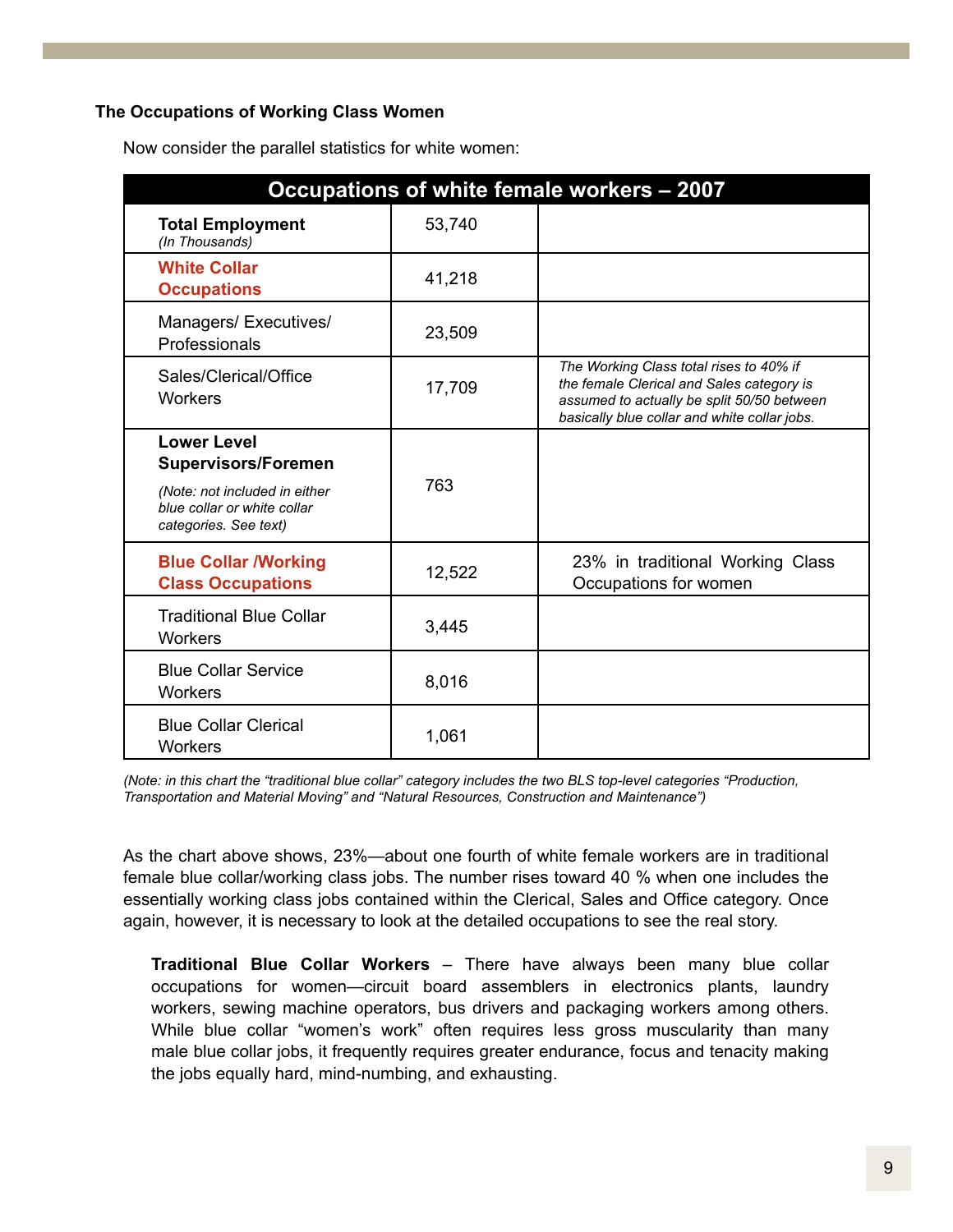#### **Traditional blue-collar occupations for women include:**

| • 61,000 electronics assemblers: average weekly earnings \$481           |        |
|--------------------------------------------------------------------------|--------|
| • 213,000 miscellaneous assemblers: average weekly earnings\$475         |        |
| • 75,000 laundry and dry cleaning workers: average weekly earnings \$361 |        |
| • 105,000 sewing machine operators: average weekly earnings\$410         |        |
| • 178,000 packers and packagers: average weekly earnings\$398            |        |
|                                                                          | \$549. |
|                                                                          |        |

**Service Workers** – the largest specific occupations in this category include many of the classic working class jobs for women—maids, cleaning women, waitresses, cooks, dishwashers, hostesses, counter attendants, ticket-takers and child care workers. These are the kinds of low-level jobs that Barbara Ehrenreich very perceptively described in her book, *Nickel and Dimed*. They are generally low-paid, no-benefit jobs with constant pressure and close supervision. It is the jobs of this kind that led the London Economist to recently define the "modern" working class as people who "work with their hands or stand on their feet all day." In fact, these jobs actually fit the traditional sociological criteria for blue collar work based on four major factors  $-$  (1) primarily physical rather than mental, (2) dull and repetitive, (3) closely supervised and (4) offering limited potential for advancement.

#### **Blue collar service occupations for women include:**

| • 200,000 hostesses restaurant and coffee shops: average weekly earnings \$337 |  |
|--------------------------------------------------------------------------------|--|
| • 992,000 maids and housekeeping cleaners: average weekly earnings \$376       |  |
| • 539,000 building cleaners and janitors: average weekly earnings \$400        |  |
| • 590,000 hairdressers, and cosmetologists: average weekly earnings \$462      |  |
|                                                                                |  |

**Clerical, Sales and Office Workers** – the clerical, sales and office category for women is huge—larger than all the traditional working class occupations combined. But, in fact, a substantial number of these jobs are more accurately described as "white (or pink) collar working class" rather than simply "white collar." Some of the major occupations in this category include cashiers, telephone operators, file clerks, tellers, receptionists, and the lowest-level retail sales workers.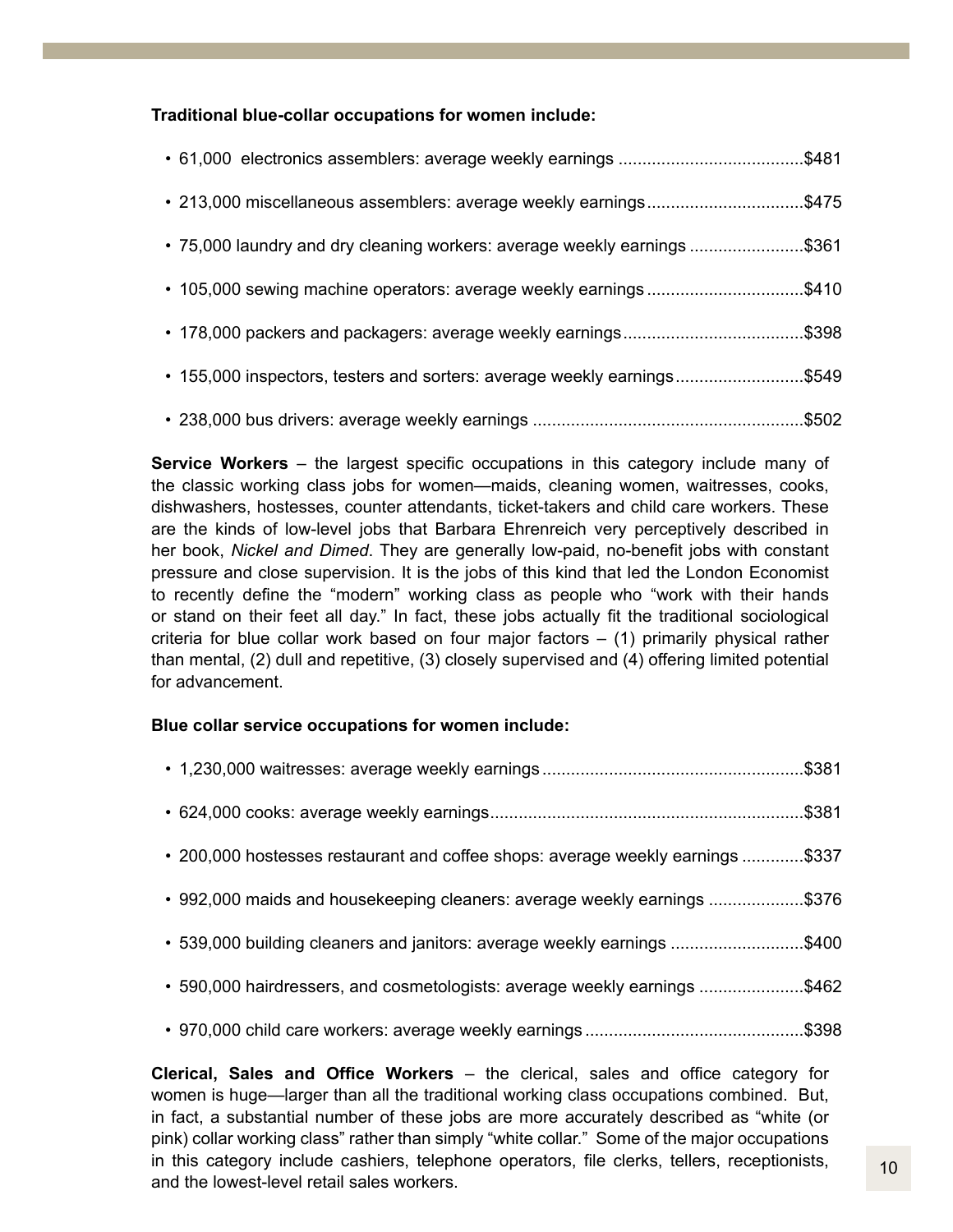In sociological terms, it is clear that there is a deep social schism within this broad occupational category. Female real estate brokers and executive secretaries obviously live and work in a profoundly different environment than cashiers or telephone operators. White collar or pink collar working class jobs for women are, in general, preferable to working on an electronic assembly line for a minimum wage or scrubbing floors and making beds in hotels but many of these jobs come close to fitting traditional sociological definitions of working class status based on effort, monotony, lack of mobility and close supervision as well as in regard to broader issues like pay, benefits and social status.

#### **Jobs for women in the clerical, sales and office categories that fit many of the traditional sociological criteria for "working class" occupations include:**

| • 46,000 telephone and switchboard operators: average weekly earnings\$588 |  |
|----------------------------------------------------------------------------|--|
|                                                                            |  |
|                                                                            |  |
|                                                                            |  |

As far as earnings are concerned, for women as for men, all of the white collar occupational categories earn more than any of the blue collar ones.

| <b>Occupation (women)</b>                                 | <b>Median Weekly Earnings</b> |  |
|-----------------------------------------------------------|-------------------------------|--|
| <b>White Collar</b>                                       |                               |  |
| Management, business and financial                        | \$972                         |  |
| Professional                                              | \$912                         |  |
| Sales and Office                                          | \$600                         |  |
| <b>Blue Collar</b>                                        |                               |  |
| <b>Natural Resources, Construction</b><br>and Maintenance | \$537                         |  |
| <b>Production and Transportation</b>                      | \$473                         |  |
| Service                                                   | \$423                         |  |

The bottom line result is simple: close to half of white men and 35-40% of white women in the labor force are still essentially "working class." Their occupations are basically blue collar rather than white collar and their earnings fall far below their white collar counterparts.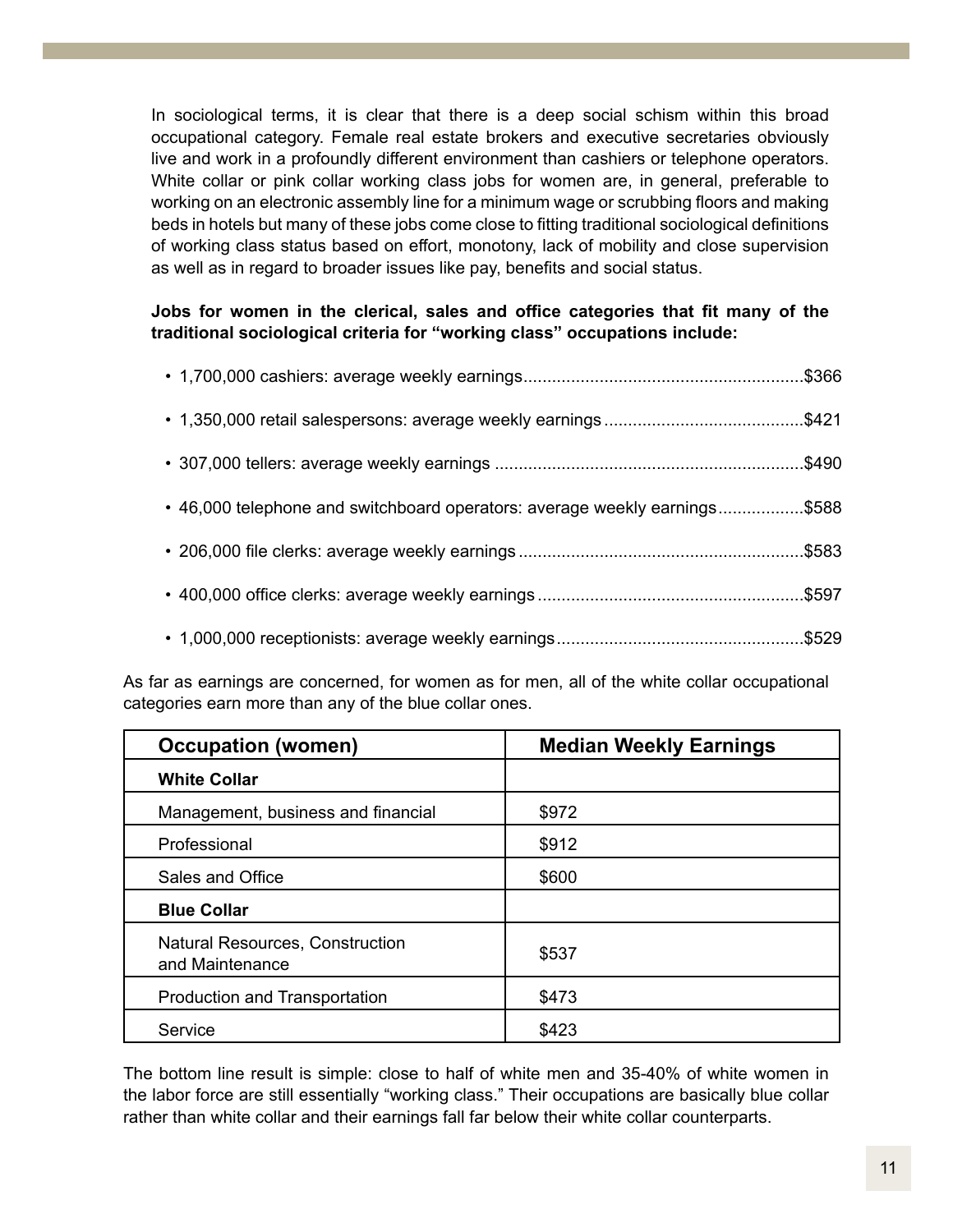In one respect, this seems a new and startling conclusion. In another sense, however, it is something most people really suspected all along. The data that has been presented here dramatically illustrates that in the real world white blue-collar workers are a far more important social group than is generally recognized. They are not the desperate and jobless workers who "shaped up" in front of the factory gates every day to beg for work as factory workers did during the great depression. Many make decent money and vast numbers work as small independent contractors rather than hired employees. Nor do most working class men still talk or act like the inarticulate, hulking laborers portrayed by Marlon Brando in the 1950's and Sylvester Stallone in the 1970's. But they are united by sociological traits and cultural values that define many aspects of their social identity. Unlike the affluent or highly educated they see themselves as "real Americans" who are "just getting by," They are "hard-working" "practical" and "realistic." They believe in "old-fashioned traditional values" and trust in "character" and real-world experience rather than advanced education. They rely on "common sense" not abstract theories. These characteristics have not basically changed since the 1950's when these workers considered themselves good Democrats and they remain important determinants of their political outlook today.

The fact that white workers are actually a far larger and more politically important group than the common wisdom of recent years has suggested explains why political reporters and campaign strategists suddenly find themselves focusing on the mood in blue collar diners, bowling alleys and pot-luck dinners in working class neighborhoods in to Ohio and Pennsylvania as election day approaches while other reporters go on the road and file dispatches from NASCAR races, tractor pulls and country music bars. If traditional blue collar white working class people were really as socially and politically marginal as the popular clichés suggest, this would simply not be necessary.

In fact, traditional white working class voters are still a central force in American politics a far larger force than most political commentators recognize. This is a fact that would clearly emerge if public opinion polls could accurately categorize employed voters by their occupations. As the next section reveals, however, education is actually quite closely correlated with occupation, enough to allow public opinion researchers to use education as a valid proxy for the traditional occupationally based conception of working class status.

#### **Education and Occupation Overlap – Three Quarters of High School Educated White Men are in Blue Collar Jobs.**

One important benefit of the revised view of working class occupations provided in the preceding sections is that it provides a missing sociological underpinning for the modern approach of most political analysts, pollsters and strategists who now define the term "working class" in terms of education. Since 2000, and stimulated by the demographic work of Ruy Teixeira in his 1999 book, *The Forgotten Majority – Why the White Working Class Still Matters* and his subsequent studies, public opinion analysts have increasingly come to visualize the "working class" as those survey respondents who have either just a high school diploma or less than a college education.

Teixeira's point of departure was the fact that in the modern economy people who had no more than high school diplomas were very severely limited in their occupational choices to either blue collar or the lowest level white collar jobs. Regardless of the precise nature of the work that was involved, individuals with only a high school education were confined to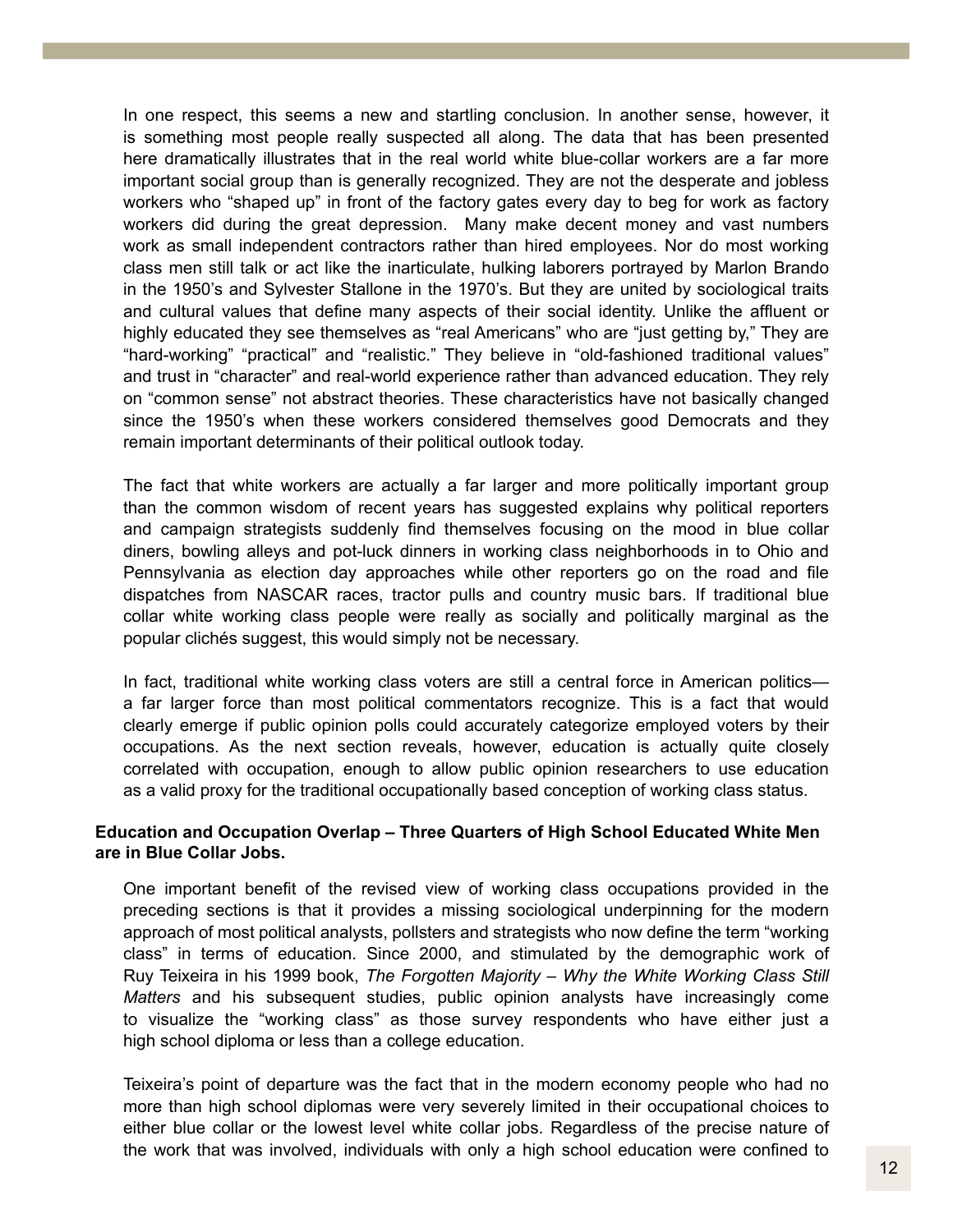the kinds of jobs that offered relatively low wages, meager or non-existent fringe benefits, very limited job security and opportunities for advancement, low social status and a variety of other negative characteristics. This made these jobs substantially different from the jobs available to individuals with higher education.

The resulting insight that education could therefore be used either as a very close proxy for occupation in studying the working class or be visualized as representing a new non-occupational way of defining the working class was tremendously important for political analysis because education levels are, as we saw, relatively easy to collect on opinion surveys while obtaining useful data on occupations has always been fiendishly difficult. Today, in political and polling analysis, education has become the most widely accepted way to define working class.

Few studies, however, have tried to directly relate the specific occupations that people hold with their level of education. But basic data is in fact available and provides a deeper sociological picture of people with high school or less than college educations.

| Occupations of White Men – by Years of Education – 2008 |                               |                                           |                    |
|---------------------------------------------------------|-------------------------------|-------------------------------------------|--------------------|
| Occupation                                              | <b>High School</b><br>or Less | Some College<br>(including AA<br>degrees) | <b>BA or Above</b> |
| Total                                                   | 40%                           | 26%                                       | 34%                |
| <b>White Collar</b>                                     | 26%                           | 50%                                       | 86%                |
| <b>Blue Collar</b>                                      | 74%                           | 50%                                       | 14%                |

Here is a chart that shows the situation for white men, once again from the BLS:

*(Note: in this chart "blue collar" includes the three BLS top-level categories "Production, Transportation and Material Moving", "Natural Resource and Cconstruction" and "Service" occupations. The "White collar" total includes the BLS categories "Sales and Office" and "Management and Professional" (It is worth noting that if the blue collar workers in the clerical and sales category were allocated to the blue collar category the total would be even higher).*

What this chart shows is that for white male workers with no more than a high school diploma—74%—three-fourths of the total—worked in blue collar jobs while only 26% percent had white collar occupations. For those with "some college"—Associate of Arts degrees or some college credits but no diploma—exactly half were blue collar and half white collar.

The heavy concentration of the high school educated in blue collar jobs is hardly surprising. It is in high school where young men and women's social identities are formed and it is largely these social identities—the sense of "who I am"—that substantially determine the kinds of occupations and the level of education they seek when they graduate.

Across a wide variety of American high schools, the two basic social identities that always emerge are the opposed cultures of "Jocks vs. Burnouts", "Greasers vs. Preppies", "Punks vs. BOMC's (Big Men on Campus)", "Trash vs. Collegiates". The particular names that are used vary from region to region but they always reflect the basic divide between working class and middle class students.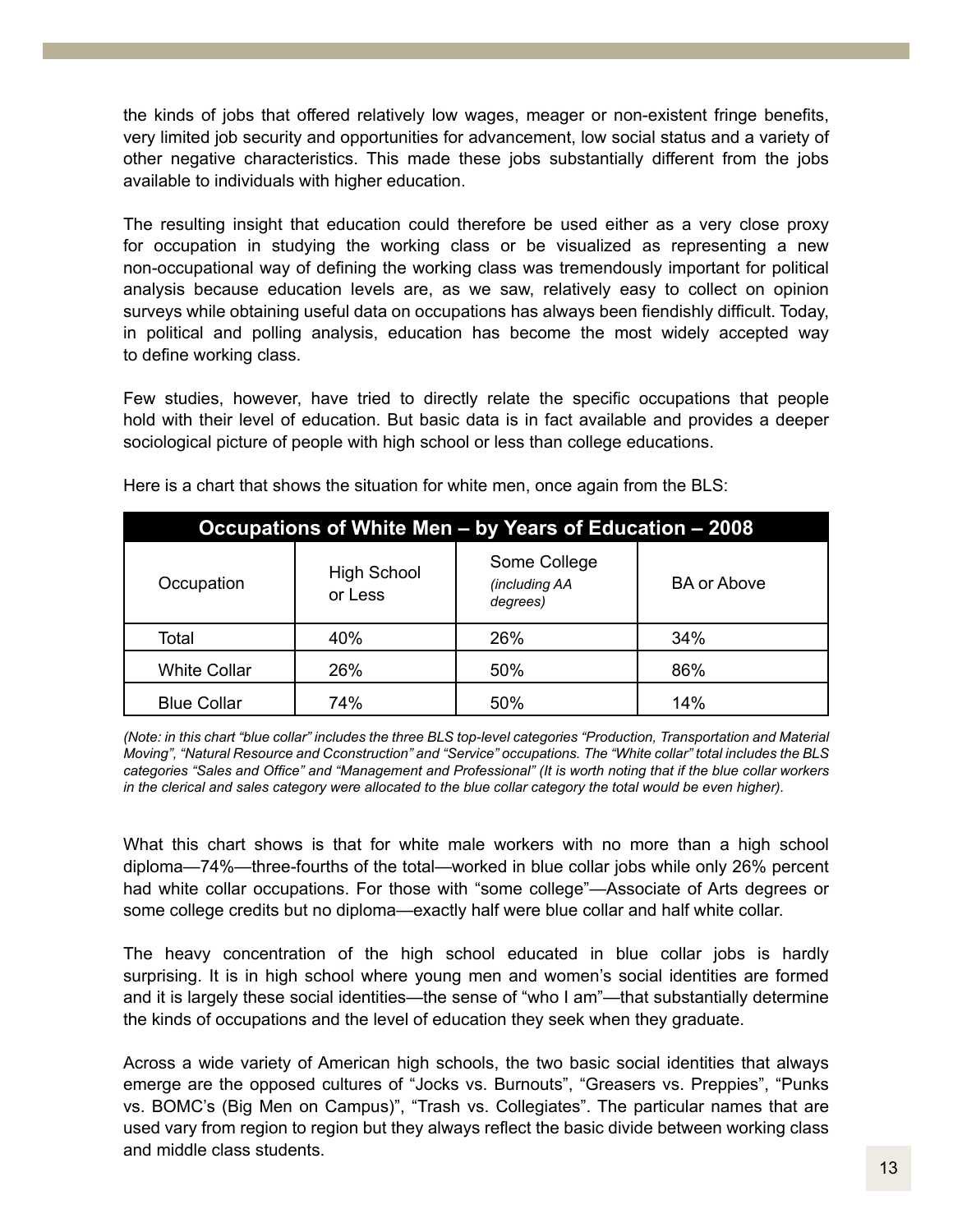As anthropologist Penelope Eckert notes in her study, *Jocks and Burnouts – social categories and identity in the high school:*<sup>3</sup>

The Jocks and Burnouts are adolescent embodiments of the middle and working class, respectively; their two separate cultures are in many ways class cultures; and opposition and conflict between them define and exercise class relations and differences…

Although the majority of high school students do not define themselves as full-fledged members of one category or another, an important part of most adolescent's social identity is dominated by the opposition between the two categories.

In terms of occupational choice, the Jock vs. Burnout distinction marks the division between those who are aiming for college and a middle class life versus those who are gradually accommodating themselves to a future in the working class.

Many working class students tend to orient themselves toward occupations they perceive as "manly". In Texas, for example, anthropologist Douglas Foley describes the working class students' attitudes as follows:<sup>4</sup>

Going to college was "too hard" and "cost too much money." Most aspired to working class jobs like their fathers, such as driving a tractor, trucking melons, fixing cars, setting irrigation rigs, and working in packing sheds. Some wanted to be carpenters and bricklayers or work for the highway road crews…. [Working on road crews] was the rural equivalent of working in a factory or foundry. It was dangerous dirty heavy work that only "real" men did…They considered working with their hands honorable, a test of strength and manliness. In contrast school work was seen as boring "sissy stuff".

While college is considered unattainable, students like these still seek to graduate high school because even most working class jobs now require at least a high school diploma. But they see the diploma as simply a piece of paper.

As sociologist Lois Weis notes in *Working Class Without Work – High School Students in a De-industrializing Economy*: 5

In spite of the deeply felt sense that schooling is the only way to "keep off burgers," (i.e. work at a Burger King) most concern themselves only with passing not with excelling, competing or even doing well. The language of "passing" dominates student discourse around schooling much as obtaining a union card dominated the discourse of previous generations of white working class males…most end up with C's and D's but they do pass…

The connection between a high school diploma and working class status is therefore extremely tight. Once in the labor market, men and women with only high school diplomas find themselves largely restricted to relatively dead end jobs and working class lifestyles.

<sup>3</sup> Teachers College Press, New York, 1989, p 5

<sup>4</sup>*Learning Capitalist Culture: Deep in the Heart of Texas*, University of Penn Press, Philladelphia, p 87

<sup>5</sup> Routledge, Chapman & Hall, New York, 1990 p. 30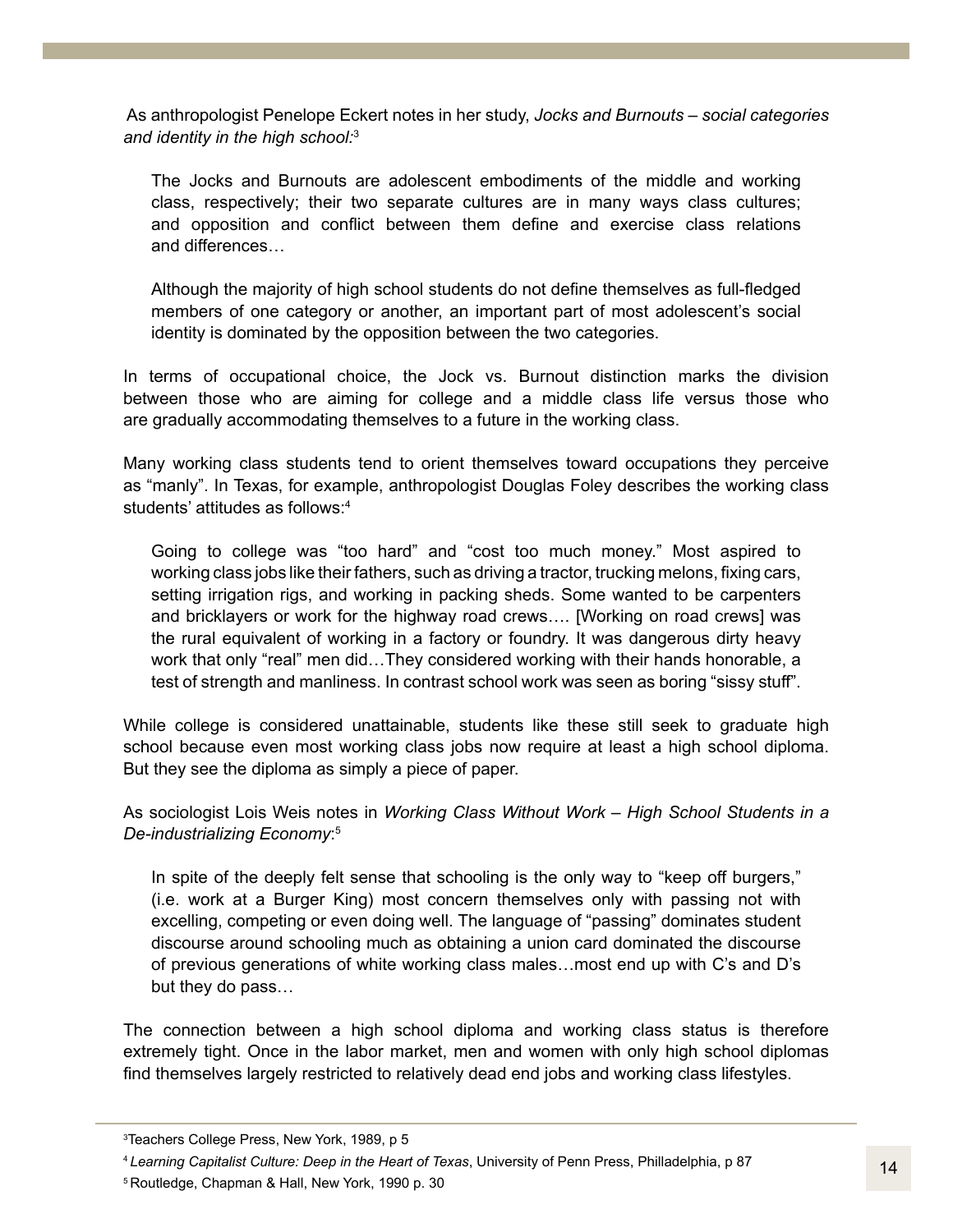There is, however, also a second major group within the working class—the more "aspirational" individuals who go on to community college. Many skilled working class jobs like automobile mechanics and heating and air conditioning installation and repair that were previously learned in union apprenticeship programs or through on the job training now require an Associate of Arts degree. As a result the more ambitious and disciplined working class students go to community college to get the necessary credential.

| Occupations of White Males with AA Degrees |           |          |
|--------------------------------------------|-----------|----------|
|                                            | Technical | Academic |
| <b>White Collar</b>                        | 43%       | 57%      |
| <b>Blue Collar</b>                         | $.57\%$   | 43%      |

The social distinction between the blue collar and white collar graduates of community colleges is captured by their distribution between technical and academic degrees. Of the men with technical degrees, 57% were employed in blue collar jobs. Of those with academic degrees, 57% were in white collar jobs.

Looking at the educational data more broadly, in 2008, 40% of white men had no more than a high school education, 26% had some college and 34% had at least a bachelor's degree. Using a ''narrow" definition of "working class" as those with no more than a high school diploma, 75% were employed in blue collar jobs. Using a "broad" definition of working class people with less than a four year college degree, 66% were blue collar workers.

Thus, either three-fourths or two-thirds of those men who are "working class" as defined by education are also blue collar workers in occupational terms. The working class as defined by education is not identical to the working class as defined by occupation, but the two approaches very substantially overlap.

Among women the ratio of blue collar to broadly defined white collar workers at the various educational levels cannot be accurately calculated with the available data because of the huge clerical, sales and office category which contains a complex mixture of both groups. But, the general picture is as follows: around one-third of women workers have a high school education or less, one-third have "some college" but less than a college degree and one-third are college educated. At the same time, about 40% are blue collar in occupational terms. Again, the "working class" as defined by education and by occupation substantially overlaps.

The overlap between occupation and education is not only important because it allows public opinion data from high school and less than college respondents to be used as a valid guide to the opinions of the "working class." It is also critically important because it dispels the notion that the less-educated can be visualized as a unique and distinct social group, rather than simply as another way of describing working class Americans.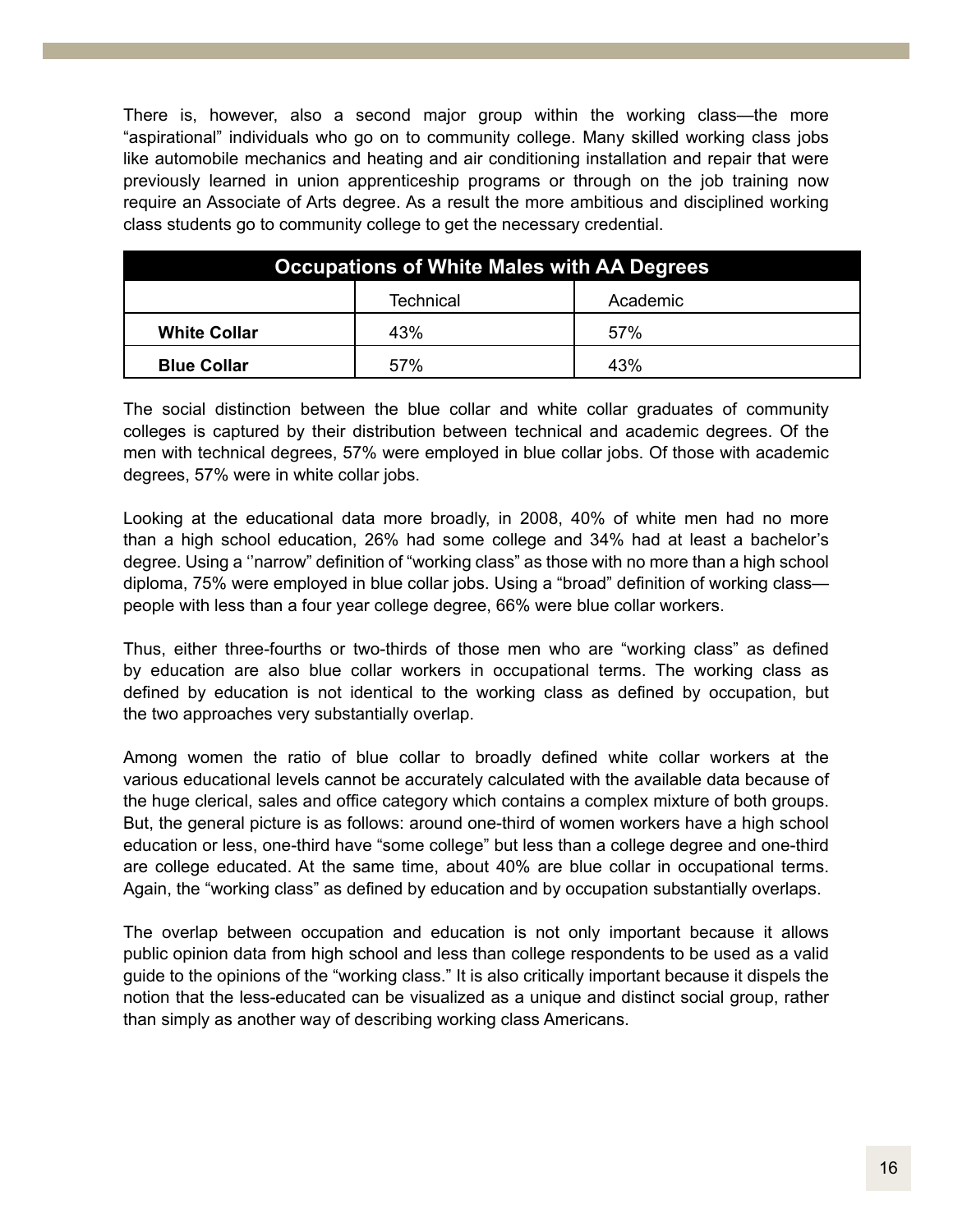#### **Notes on the Data**

Some of the following data files are Excel files. If you have problems downloading the data from these links, please copy/paste the corresponding url at the bottom of each page into your browser.

**The data on detailed occupations comes from the following unpublished table provided by the BLS**

*Employed Persons by Detailed Occupation Sex and Race 2007-2009 annual averages.*

It can be downloaded [here](http://www.thedemocraticstrategist.org/_memos/Employed-persons-by-detailed-occupation-sex-and-race-2007-09_annual-averages.xlsx). 6

In calculating the data that appears in the two tables comparing blue collar and white collar employment in this analysis, five changes were made to the original BLS presentation of the data. The changes are displayed in the revised excel file titled:

*Employed Persons by Detailed Occupation Sex and Race 2007 and 2009 - revised*

It can be downloaded [here](http://www.thedemocraticstrategist.org/_memos/Employed-persons-by-detailed-occupation-sex-and-race-2007-and-2009_revised.xlsx).<sup>7</sup>

The five changes are as follows:

- 1. The top-level BLS occupational categories (e.g. "Management, Professional and related occupations") that were not included in the original BLS Excel table were added to the revised Excel file.
- 2. In the revised file the entire top-level category "service workers" was moved from above the "Sales and Office workers" category to below it instead.
- 3. The major blue collar occupations from the "Sales and Office workers" category were extracted and placed in a newly created category called "blue collar sales and office workers"
- 4. All "supervisors and managers" from the blue collar categories were extracted and placed in a newly created category called "first line supervisors and managers"

Apart from these broad changes no attempt was made to move individual occupations out of their positions in the original BLS tables.

The revised spreadsheet also has excel versions of the two tables included in the article (in the tab labeled sheet 1) and data extracted from the BLS table on occupation and employment (in the tab labeled sheet 3)

<sup>6</sup> [http://www.thedemocraticstrategist.org/\\_memos/E](http://www.thedemocraticstrategist.org/_memos/Employed)mployed-persons-by-detailed-occupation-sex-andrace-2007-09\_annual-averages.xlsx

<sup>7</sup> [http://www.thedemocraticstrategist.org/\\_memos/E](http://www.thedemocraticstrategist.org/_memos/Employed-persons-by-detailed-occupation-sex-and-race-2007-and-2009_revised.xlsx)mployed-persons-by-detailed-occupation-sex-and-race-2007-and-2009\_revised.xlsx